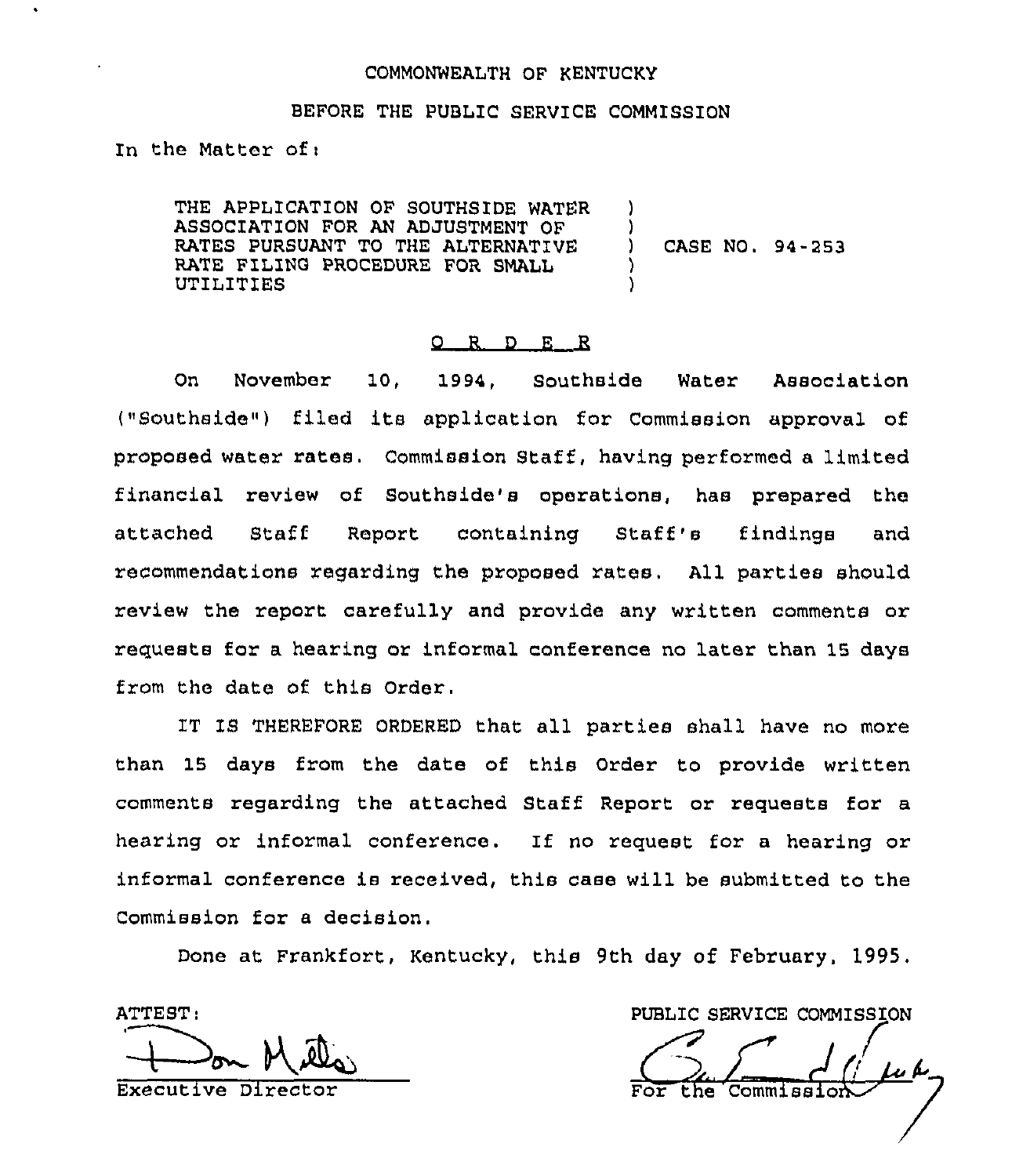#### COMMONWEALTH OF KENTUCKY

## BEFORE THE PUBLIC SERVICE COMMISSION

In the Matter of:

 $\sqrt{2}$ 

| THE APPLICATION OF SOUTHSIDE<br>WATER ASSOCIATION FOR A<br><b>RATE ADJUSTMENT</b> |  | CASE NO. 94-253 |  |
|-----------------------------------------------------------------------------------|--|-----------------|--|
|-----------------------------------------------------------------------------------|--|-----------------|--|

STAFF REPORT

Prepared By: Jack Scott Lawless, CPA Public Utility Financial Analyst Water and Sewer Revenue Requirements Branch Financial Analysis Division

Prepared By: John Geoghega Public Utility Rate Analyst Communications, Water and Sewer Rate Design Branch Rates and Research Division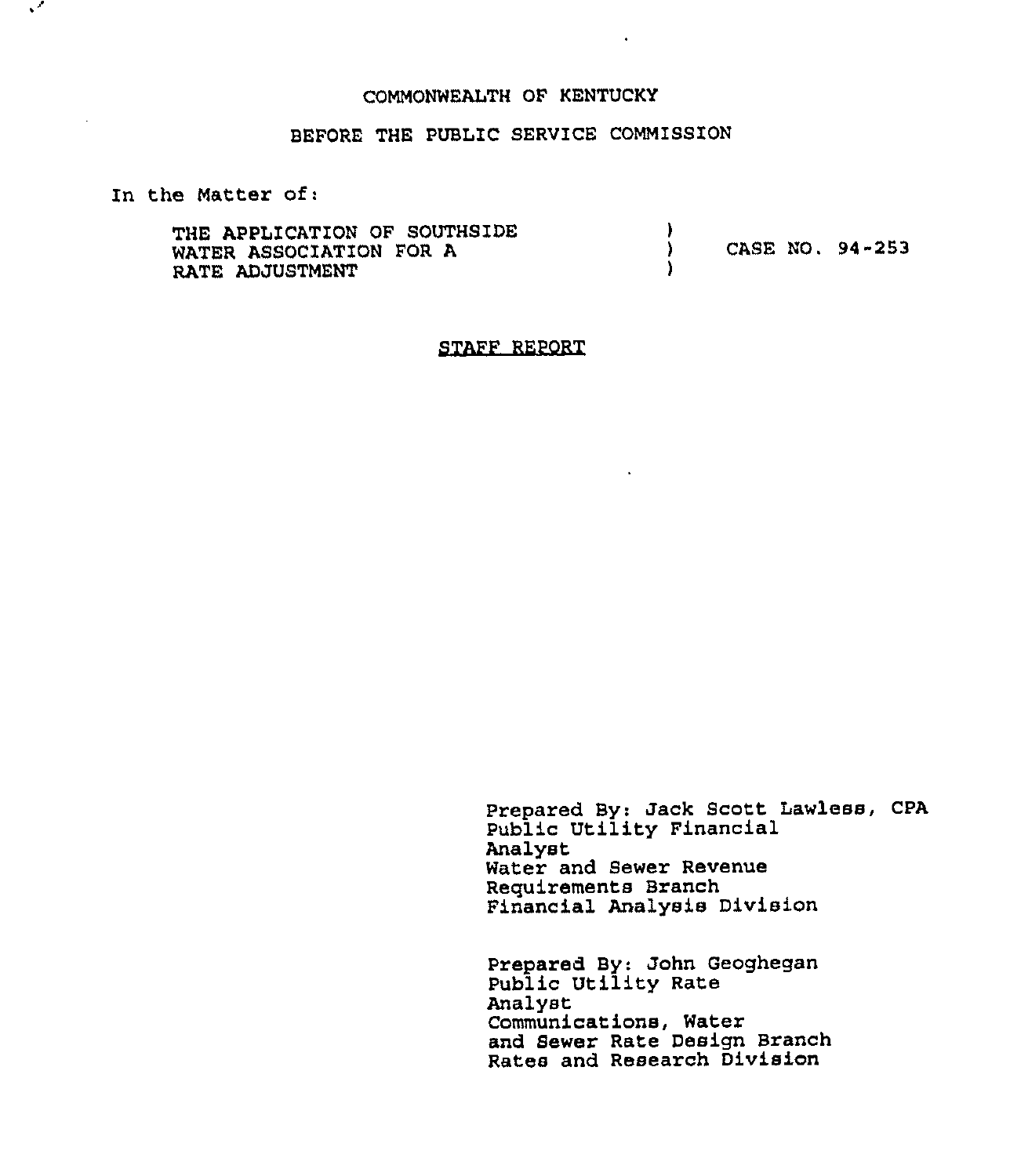## STAFF REPORT

#### $QN$

## SOUTHSIDE WATER ASSOCIATION

#### CASE NO. 94-253

On November 10, 1994, Southeide Water Association ("Southside") filed an Alternative Rate Filing Form with the Kentucky Public Service Commission ("Commission") seeking approval to establish an annual membership fee of \$25 that would be charged to all members. The 1993 Annual Report Income Statement was Used as the basis for the establishment of this rate. In order to review Southside's application, Staff performed a limited financial review of Southside's 1993 operations.

The scope of the review was limited to obtaining information as to whether the test period operating revenues and expenses were representative of normal operations. Insignificant or immaterial discrepancies were not pursued and are not addressed herein.

Scott Lawless of the Commission's Division of Financial Analysis performed the limited review on December 13, 1994. Mr. Lawless is responsible for the preparation of this Staff Report except for the determination of Normalized Operating Revenue, Rate Design, and Attachment C, which were prepared by John Geoghegan of the Commission'8 Division of Rates and Research.

<sup>A</sup> copy of Staff's Adjusted Net Operating Income Statement is shown on Attachment A. Attachment <sup>B</sup> details the revenue requirement determination. Staff recommends that Southside's requested membership fee be disallowed since membership fees are nonrecurring charges and not designed to recover long-term debt. Staff recommends increasing the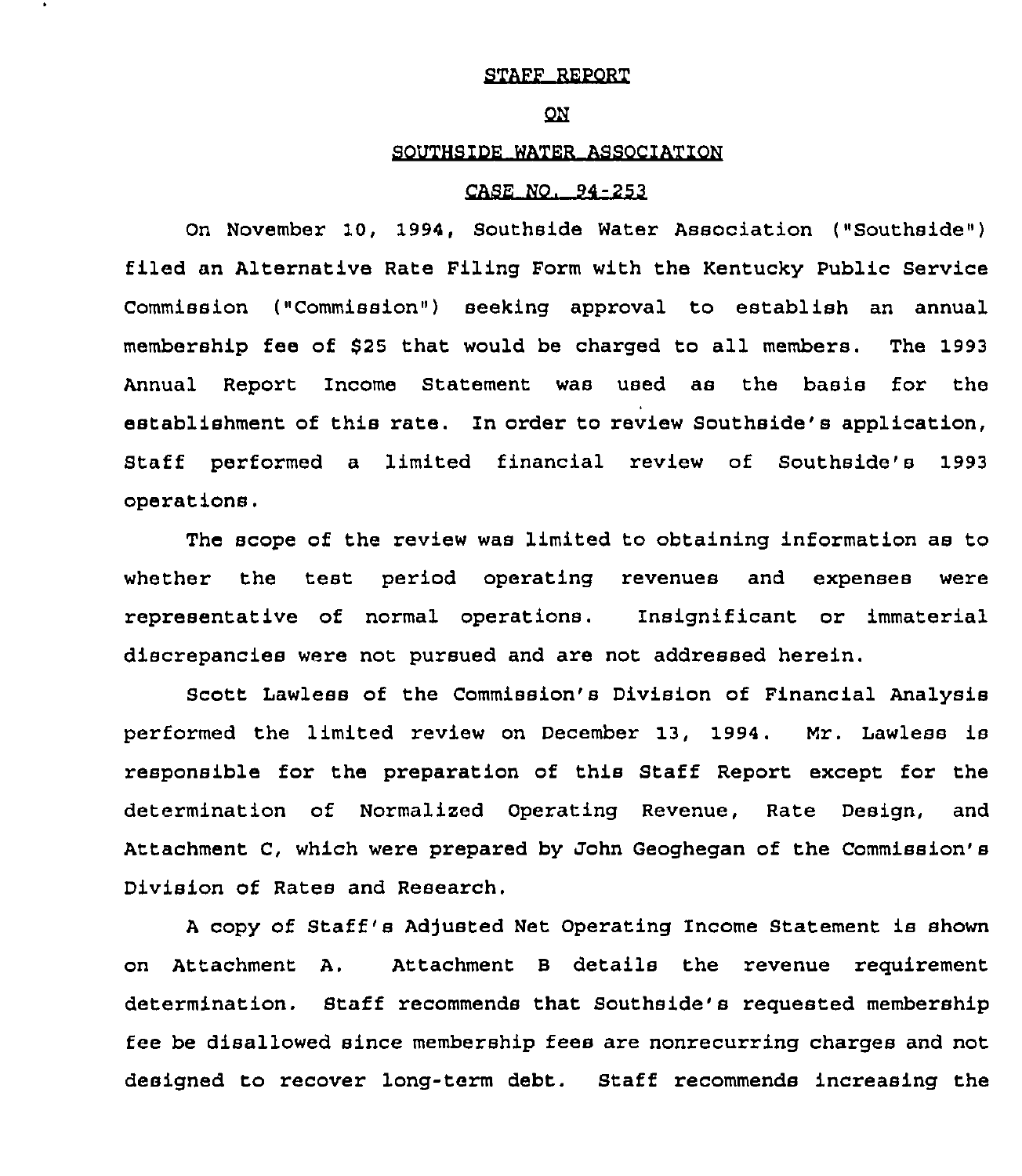minimum bill of Southside's current rate structure in order to recover this cost. The recommended rates result in an increase in annual operating revenues of \$12,150. Southside's recommended rates are shown in Attachment <sup>C</sup> of this report.

Sianatures

Prepared By: Jack Scott Lawless, CPA Public Utility Financial Analyst Water and Sewer Revenue Requirements Branch Financial Analysis Division

Prepared By: Doon Geoghega Public Utility Rate Analys Communications, Water and Sewer Rate Design Branch Rates and Research Division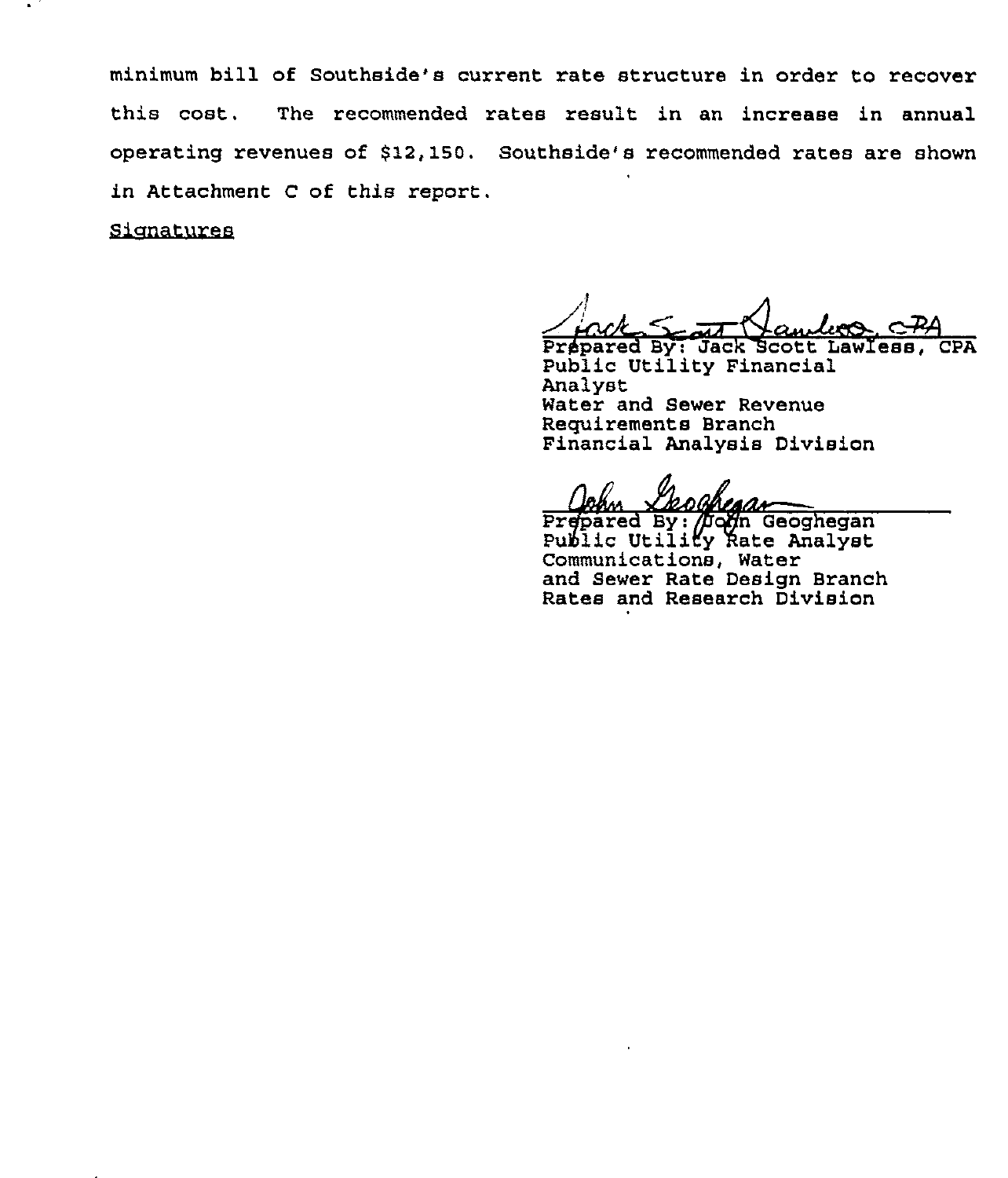## ATTACHMENT A STAFF REPORT CASE NO. 94-253

## SOUTHSIDE WATER ASSOCIATION STATEMENT OF OPERATIONS

|                                                 | Test<br><u>Year</u> | Adjustments | Ref. | Pro forma<br>Present<br>Rates |
|-------------------------------------------------|---------------------|-------------|------|-------------------------------|
| Operating Revenues                              |                     |             |      |                               |
| Water Sales                                     | \$138,883           |             |      | \$138,883                     |
| Other Operating Revenue                         | 10.015              |             |      | <u> 10.015</u>                |
| Total Operating Revenues 148.898                |                     |             |      | 148.898                       |
| Operating Expenses<br>Operation and Maintenance |                     |             |      |                               |
| Salaries and Wages                              | 26,855              | (908)       | (A)  | 25,947                        |
| Purchased Water                                 | 70,454              |             |      | 70,454                        |
| Purchased Power                                 | 2,419               |             |      | 2,419                         |
| Materials and Supplies                          | 7,709               | (222)       | (B)  | 7,487                         |
| Contractual Services                            | 485                 | 1,323       | (B)  | 1,808                         |
| Rents                                           | 300                 |             |      | 300                           |
| Insurance                                       | 2,300               | (688)       | (B)  | 1,612                         |
| Miscellaneous                                   | 32.912              | (22, 526)   | (B)  | 10,386                        |
| Total O&M                                       | 143,434             | (23, 021)   |      | 120,413                       |
| Depreciation                                    | .9,204              |             |      | 9,204                         |
| Taxes Other Than Income                         | 2.612               |             |      | 2.612                         |
| Total Operating Expenses 155,257                |                     | (23.021)    |      | 132.236                       |
| Net Operating Income                            | \$(6.359)           | \$23.021    |      | <u>\$16,662</u>               |

A. Salaries and Waqes<br>Staff adjusted test year salaries and wages to reflect the current<br>utility payroll expense.

Review Adjustments В.

As a part of Staff's review, the expense accounts in the 1993 Annual Report were analyzed. For 1993 there were no ledgers or disbursement journals kept which could be traced to the annual<br>report expense balances. It is Staff's understanding that the report expense balances. It is Staff's understanding that the office manager totaled the <sup>1993</sup> check stubs to calculate the account balances when filling out the Annual Report but did not maintain workpapers showing which checks were charged to each Therefore, in order to test the reasonableness of the reported expenses, staff was required to compile its own Income Statement from the same check stubs. These adjustments resulted from that compilation.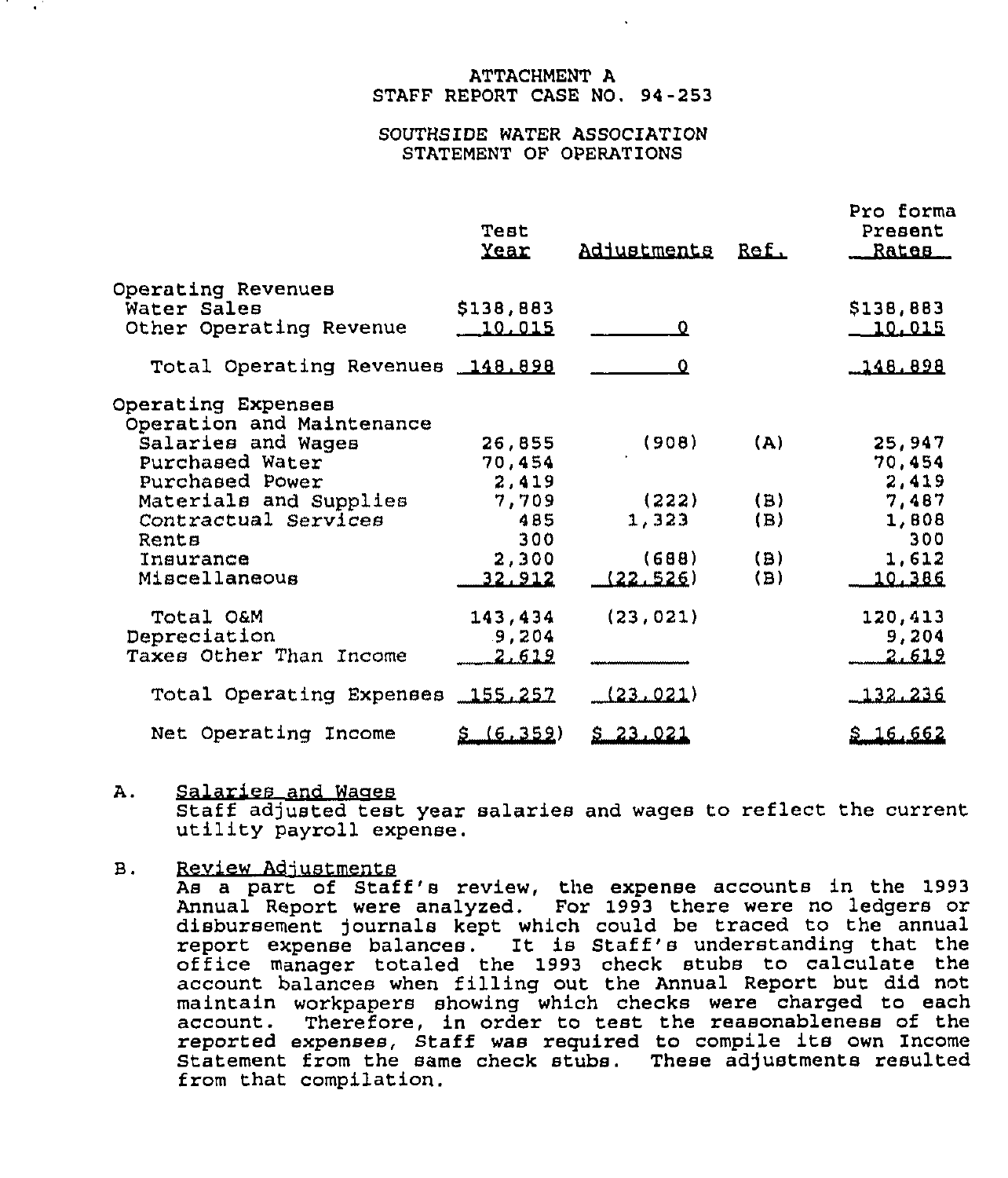## ATTACHMENT E STAFF REPORT CASE NO. 94-253

# SOUTHSIDE WATER ASSOCIATION REVENUE REQUiREMENT DETERMINATION

| Annual debt service payments<br>Times: Debt Service Coverage Required         | 24,449<br>S.<br>120¥              |  |
|-------------------------------------------------------------------------------|-----------------------------------|--|
| Coverage Requirement<br>Plus: Adjusted Operating Expenses                     | 29,339<br>132.234                 |  |
| Revenue Requirement<br>Less: Other Operating Income<br>Normalized Water Sales | 161,573<br>(10, 015)<br>(138.883) |  |
| <b>Revenue Deficiency</b>                                                     | <u>5 12,675</u>                   |  |
| Amount Requested                                                              | \$ 12.150                         |  |

 $\mathcal{L} \rightarrow \mathcal{L}$